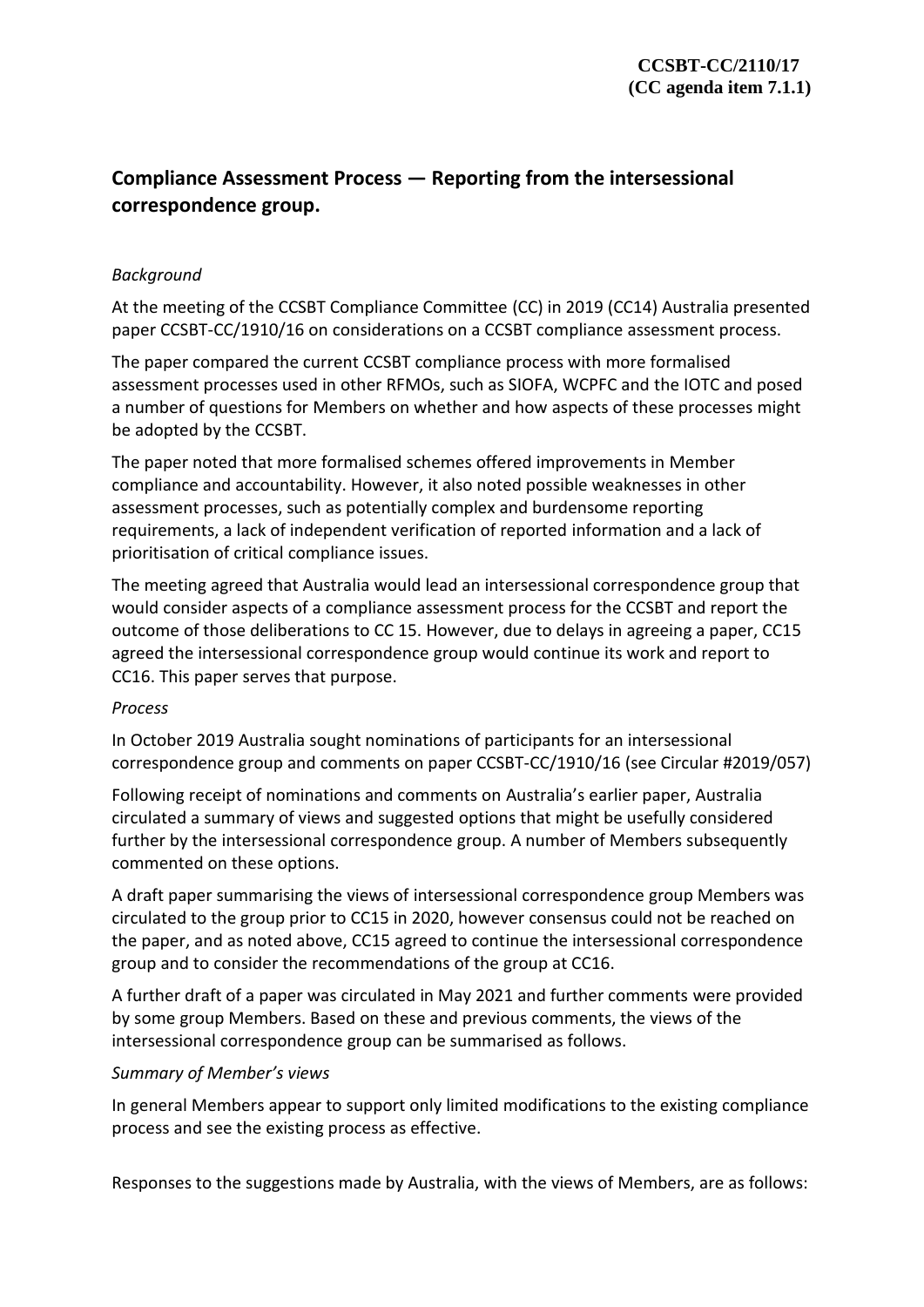1. Request the Secretariat to identify areas of persistent non-compliance by individual Members in its annual report to the CC (noting that the Secretariat has recently commenced doing this).

**Member's response**: All Members either supported this, or did not comment.

**Recommendation**: As this action has already been taken, the intersessional group proposes nothing further be done in this regard.

- 2. Formally record any cases of non-compliance that require improvement or corrective action, noting that there is a standing agenda item on the Compliance Committee agenda for identifying such non-compliance.
	- o Record causes of non-compliance and actions proposed by Members to address non-compliance, including identifying timeframes within which corrective actions are to be completed.
	- o Request the Compliance Committee, as a standing agenda item for Compliance Committee meeting, review Members' progress against proposed actions and timeframes to ensure that progress is monitored.

**Member's response**: This was not supported by all Members on the basis that the substance of follow-up actions is likely to have already been covered by a discussion on the application of the Corrective Actions Policy with regard to the specific non-compliance matter, and that follow up action and reporting, if needed, would be considered in this process. It was suggested therefore that a new process was not necessary.

**Recommendation**: Given that there was not consensus with regard to this suggestion, the group recommends a continuation of the existing ad-hoc follow up process.

3. To help focus the work of the Compliance Committee, identify, through the Compliance Action Plan (CAP), CCSBT's high priority Conservation and Management Measures for which compliance is essential.

**Member's response**: This was not supported by all Members. It was suggested that the reason why other RFMOs prioritise compliance issues to be reviewed is because they do not have enough time to consider all compliance issues. It was suggested this is not the case for the CCSBT and prioritisation is therefore not necessary.

**Recommendation**: The group therefore proposes no further action in this area.

4. As part of the CAP, review the outcomes of the first round of Quality Assurance Reviews (QARs) with respect to compliance risks, both for individual Members, and for particular obligations.

**Member's response**: All Members either supported this as a CAP activity, or did not comment. It was noted this activity is not currently resourced or budgeted and was therefore not supported at this time as a part of this process. Further, it was noted that the original QAR process did not consider compliance with all CCSBT measures, and that